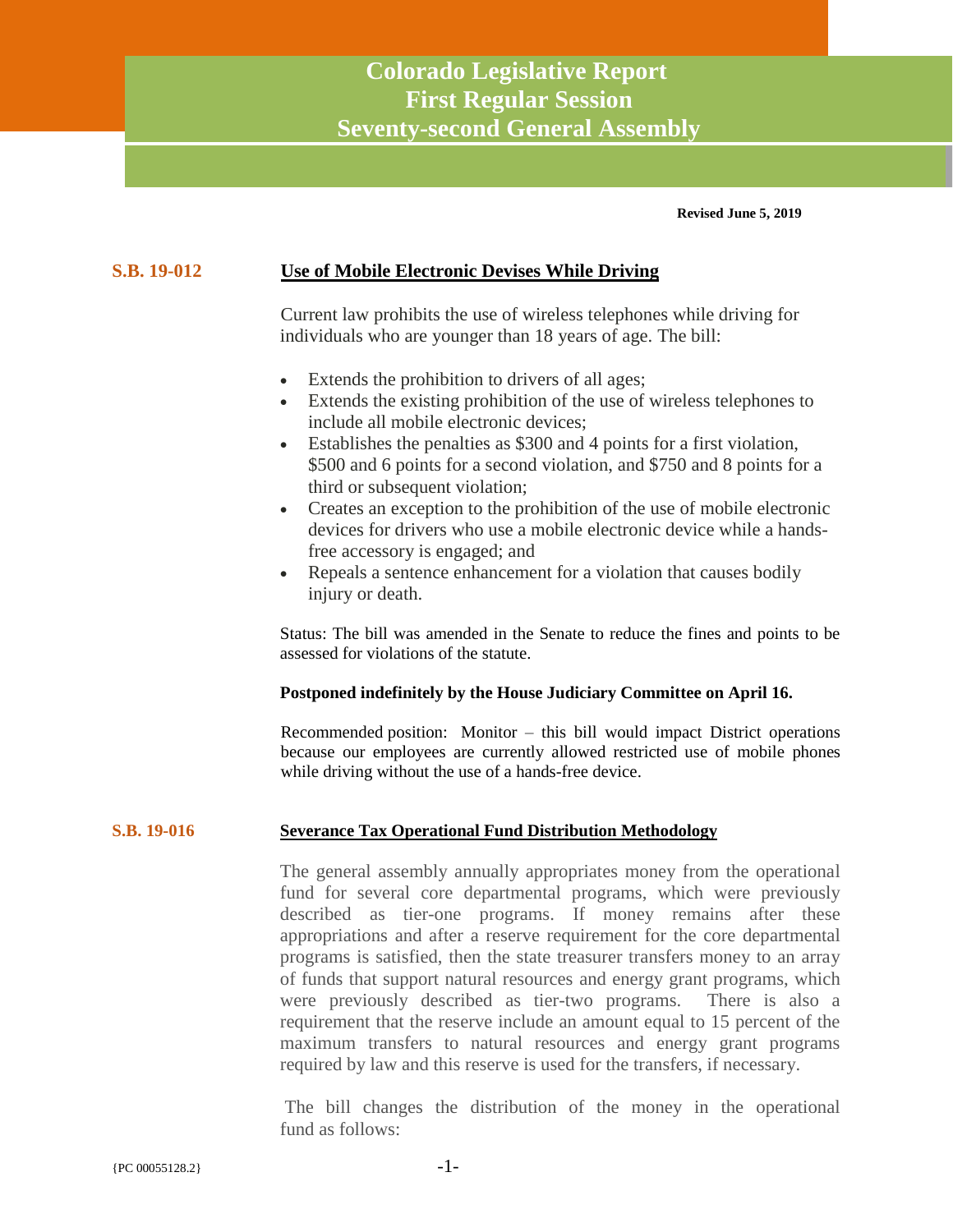- Separates the reserve into the core reserve and the grant program reserve, while maintaining the overall purpose of each.
- Increases the maximum grant program reserve to 100 percent of the maximum transfers to the natural resources and energy grant programs required by law, which currently is equal to \$36, 378,072.
- Requires the state treasurer to make the transfers to the natural resources and energy grant programs on August 15 after a fiscal year and to base the transfers on actual revenue as opposed to estimated revenue. Money from the grant program reserve may be used for these transfers.
- If all appropriations and transfers have been made and both reserves are full, then the state treasurer is required to transfer any money remaining in the operational fund to the severance tax perpetual base fund.

## Status: **Signed by the Governor** on April 1. Copy available [here.](https://plattecanyonwd-my.sharepoint.com/:b:/g/personal/pjfitzgerald_plattecanyon_org/EfWwxYzsWQxLkzmsghp7LScB5TxaBY2TECEWPZs6bqGDEw?e=IB4Mbz)

Recommended position: **Support**

#### **S.B. 19-085 Equal Pay for Equal Work Act**

The bill removes the authority of the director of the division of labor standards and statistics in the department of labor and employment (director) to enforce wage discrimination complaints based on an employee's sex and instead permits an aggrieved person to bring a civil action in district court to pursue remedies specified in the bill.

The bill allows exceptions to the prohibition against a wage differential based on sex if the employer demonstrates that a wage differential is based upon one or more factors, including:

- A seniority system;
- A merit system; or
- A system that measures earnings by quantity or quality of production.

The bill prohibits an employer from:

- Seeking the wage rate history of a prospective employee;
- Relying on a prior wage rate to determine a wage rate;
- Discriminating or retaliating against a prospective employee for failing to disclose the employee's wage rate history; and
- Discharging or retaliating against an employee for actions by an employee asserting the rights established by the bill against an employer.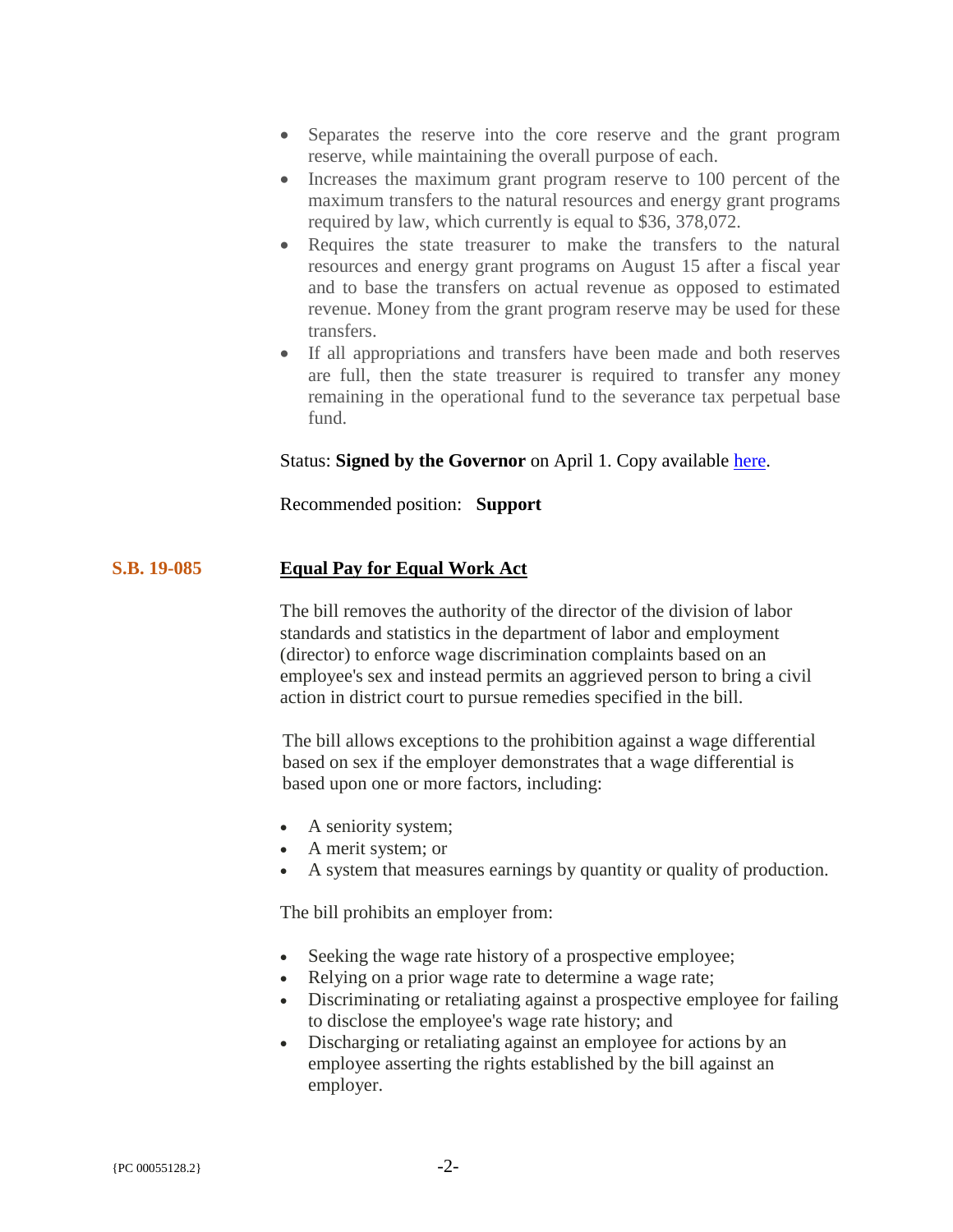The bill requires an employer to announce to all employee's employment advancement opportunities and job openings and the pay range for the openings. The director is authorized to enforce actions against an employer concerning transparency in pay and employment opportunities, including fines of between \$500 and \$10,000 per violation.

#### Status: **Signed by the Governor** on May 22. Copy available [here.](https://plattecanyonwd-my.sharepoint.com/:b:/g/personal/pjfitzgerald_plattecanyon_org/EQFMrvS-ZLxNvMgbFUtT4i0BlISfvqNfmuxTZ1nNePZk2Q?e=mFAG1H)

Recommended Position: Monitor

## **S.B. 19-138 Bonding Requirements for Contractors Entering Into Certain Public-Private Contracts**

Under current law, when a person, company, firm, corporation, or contractor (contractor) enters into a contract with a county, municipality, school district, or, in some instances, any other political subdivision of the state to perform work in connection with a project that has specified characteristics, the contractor is required to execute performance bonds and payment bonds. This bill specifies that these bonding requirements apply to all construction contracts situated or located on public real property using public or private money or public or private financing.

Status: **Governor signed** on April 16. Copy available [here.](https://plattecanyonwd-my.sharepoint.com/:b:/g/personal/pjfitzgerald_plattecanyon_org/EUbWBq-TmAJPkQnHVRbNn3UBtIuTnasmyNzhzYF5SOgXNg?e=Jpv7ka)

Recommended Position: Monitor

# **S.B. 19-184 Concerning a Grant of Authority to the Colorado Water Institute to Study Potential Uses of Blockchain Technology**

This bill directs the Colorado Water Institute at Colorado State University to study the potential uses of blockchain technology, to manage a database of water rights, to facilitate the establishment or operation of water markets and for any other useful purpose in the administration of the institute's powers and duties; and report the results to the general assembly.

Status: **Postponed indefinitely** by the Agriculture and Natural Resources Committee.

## **S.B. 19-188 FAMLI Family Medical Leave Insurance Program**

This bill creates the family and medical leave insurance (FAMLI) program and the division of family and medical leave insurance (division) in the department of labor and employment to provide partial wage replacement benefits to an eligible individual who takes leave from work: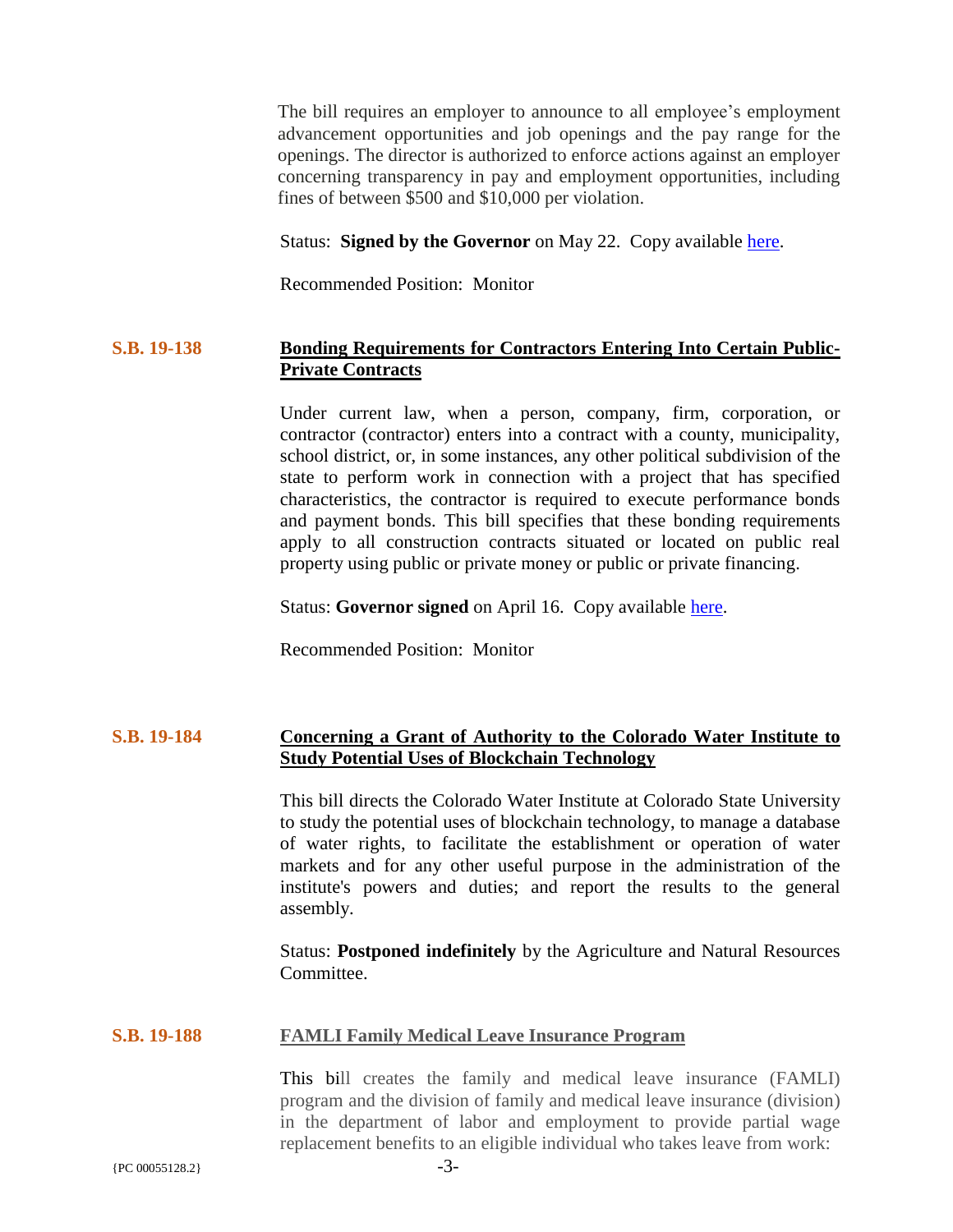• To care for a new child or a family member with a serious health condition:

• Because the eligible individual is unable to work due to the individual's own serious health condition or because the individual or a family member is the victim of abusive behavior

• Due to certain needs arising from a family member's active duty service.

Each employee and employer in the state will pay one-half the cost of a premium as specified in the bill, which premium is based on a percentage of the employee's yearly wages. The premiums are deposited into the family and medical leave insurance fund, and family and medical leave benefits are paid to eligible individuals from the fund. The division is established as an enterprise, and premiums paid into the fund are not considered state revenues for purposes of the taxpayer's bill of rights (TABOR).

Status: The bill was amended to be a study bill by an interim committee. As amended by bill was passed and **signed by the Governor**. A copy of the signed bill is available [here.](https://plattecanyonwd-my.sharepoint.com/:b:/g/personal/pjfitzgerald_plattecanyon_org/EX1FsomlRyNDvpmcUMb3BPABM5wouaUighovqQFhFmTzow?e=9BlzTm)

#### Recommended Position: Oppose.

This bill is opposed by the Colorado Municipal League, the Special District Association and many business interests.

#### **S.B. 19-255 Gallagher Amendment Residential Assessment Rate**

Based on a residential target percentage that is equal to 45.69%, the bill lowers the ratio of valuation for assessment for residential real property from 7.2% to 7.15% for property tax years commencing on and after January 1, 2019, until the next property tax year that the general assembly adjusts this ratio.

Status: Signed by the Governor on June 3. Copy available [here.](https://plattecanyonwd-my.sharepoint.com/:b:/g/personal/pjfitzgerald_plattecanyon_org/EbTXVG0KfP9IpROVSseYJ3oBzpjTGx51kGNNk3ZyTHybRg?e=HfTFdd)

#### **H.B. 19-1015 Recreation of the Colorado Water Institute**

The Colorado water institute was created in 1981 and automatically repealed in 2017. The bill recreates the institute.

Status: **Signed by the Governor on February 2, 2019.** Copy available [here.](https://plattecanyonwd-my.sharepoint.com/:b:/g/personal/pjfitzgerald_plattecanyon_org/Ef8iQoK-ABJHkiUxS_SG-TwBYdjf5ob2QkZvnVZjXD08DA?e=El6Cy5)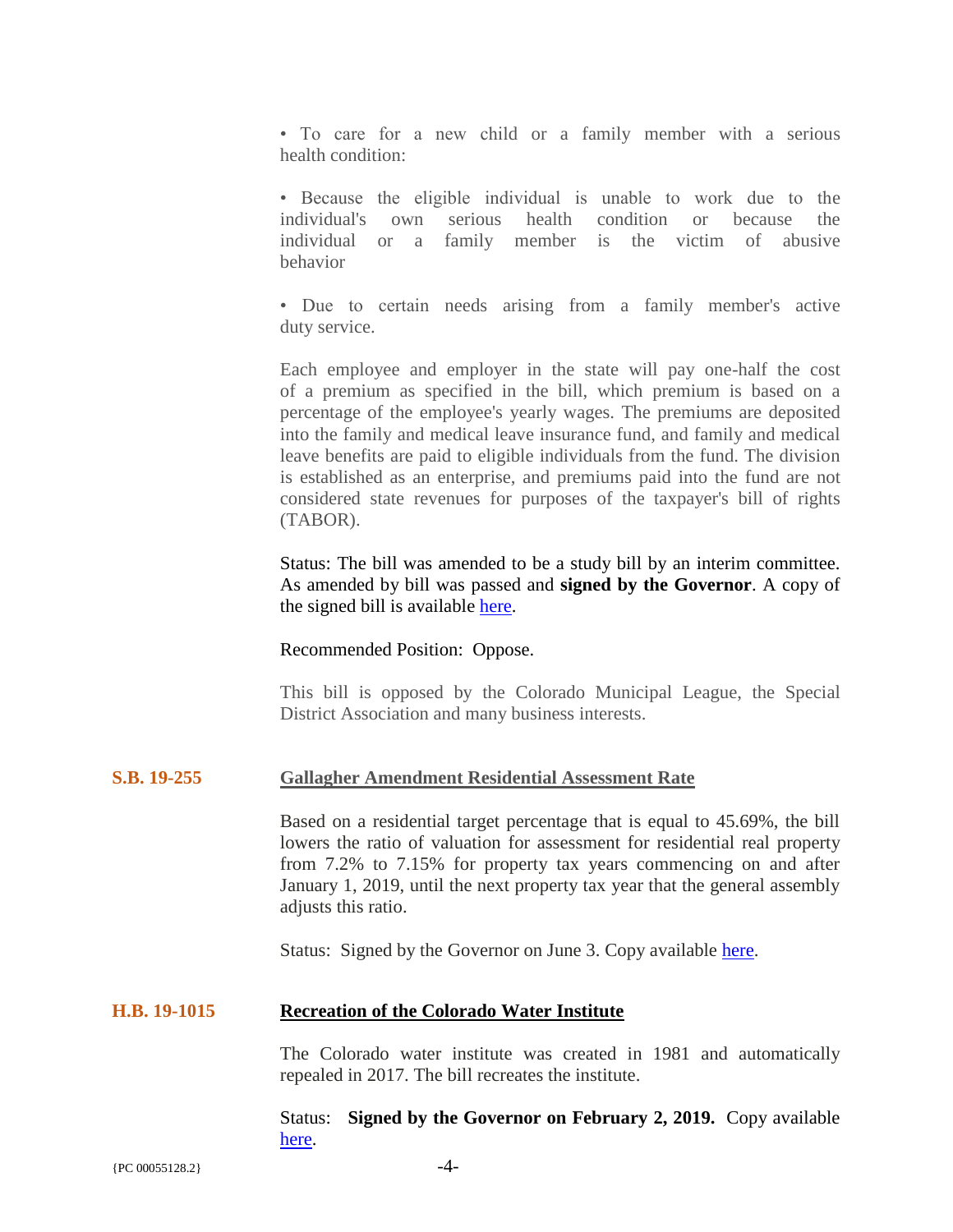#### Recommended Position: Support

#### **H.B. 19-1025 Limits on Job Applicant Criminal History Inquiries**

The bill prohibits employers from:

- Advertising that a person with a criminal history may not apply for a position;
- Placing a statement in an employment application that a person with a criminal history may not apply for a position; or
- Inquiring about an applicant's criminal history on an initial application.

An employer may obtain a job applicant's criminal history at any time.

An employer is exempt from the restrictions on advertising and initial employment applications when:

- The law prohibits a person who has a particular criminal history from being employed in a particular job;
- The employer is participating in a program to encourage employment of people with criminal histories; or
- The employer is required by law to conduct a criminal history record check for the particular position.

The department of labor and employment is charged with enforcing the requirements of the bill and may issue warnings and orders of compliance for violations and, for second or subsequent violations, impose civil penalties. A violation of the restrictions does not create a private cause of action, and the bill does not create a protected class under employment anti-discrimination laws. The department is directed to adopt rules regarding procedures for handling complaints against employers.

Status: Governor signed on May 28, 2019. Copy is available [here.](https://plattecanyonwd-my.sharepoint.com/:b:/g/personal/pjfitzgerald_plattecanyon_org/Eb3RKBR39nRJh6u8WCkVbT4BXjFwhZVat49x4dyRlmtj6Q?e=rUq7bq)

#### **H.B. 19-1050 Encourage Use of Xeriscape in Common Areas**

**Section 1** of the bill augments an existing law that establishes the right of unit owners in common interest communities to use water-efficient landscaping, subject to reasonable aesthetic standards, by specifically extending the same policy to limited common elements, which are owned by the community and available for use by some but not all of the unit owners.

**Sections 2 and 3** extend existing water conservation requirements, currently applicable only to certain public entities that supply water at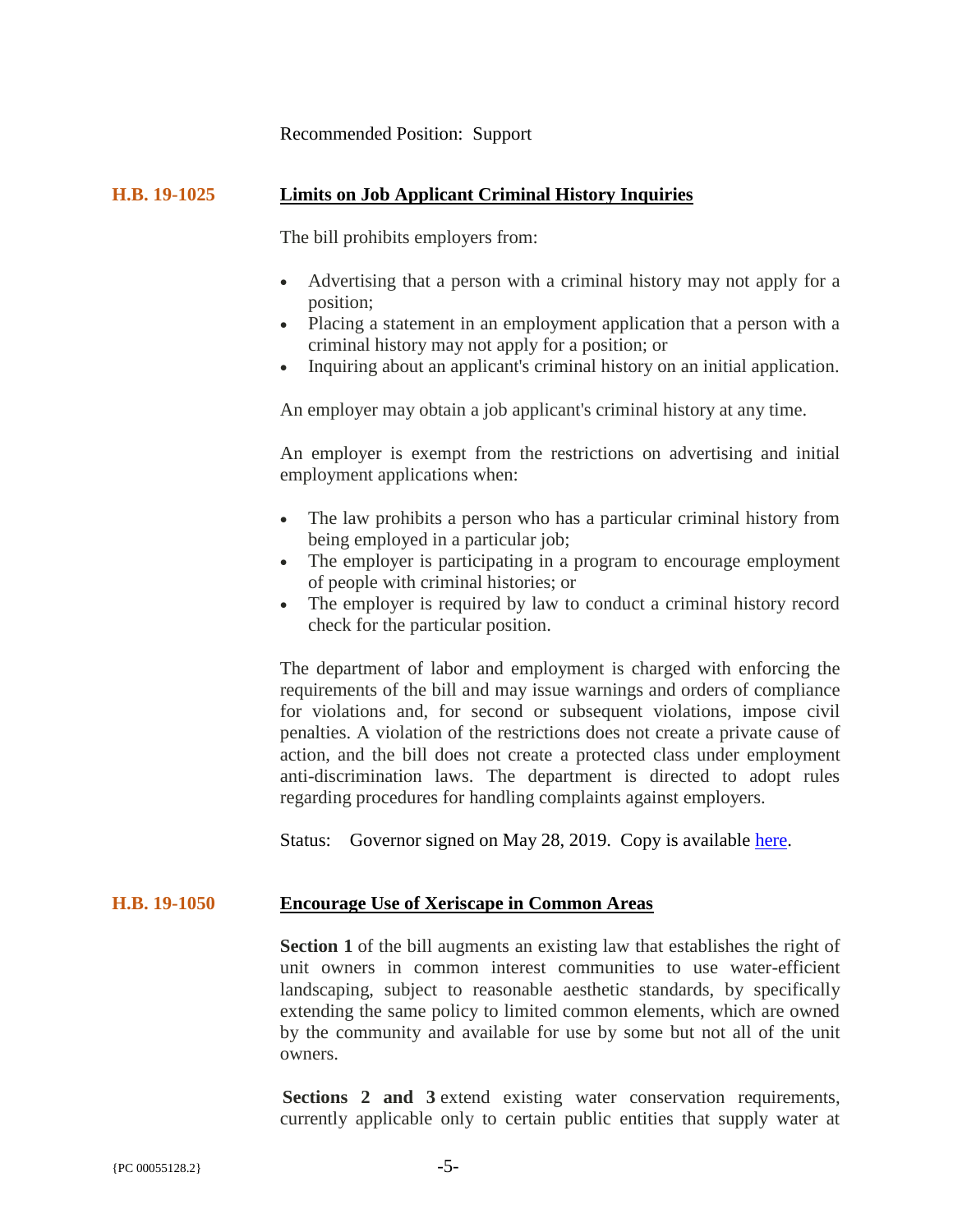retail and their customers, to property management districts and other special district that manage areas of parkland and open space.

Status: **Signed by the Governor** on March 7, 2019**.** Copy available [here.](https://plattecanyonwd-my.sharepoint.com/:b:/g/personal/pjfitzgerald_plattecanyon_org/EWVWOm2I0M5PlERYl76cNbEBtPr3BsfA2BAwuJQek6kFQA?e=E9sw5Z)

Recommended Position: Support

#### **H.B. 19-1056 Election Day Holiday in Place of Columbus Day**

The bill establishes election day as a state legal holiday in place of Columbus Day.

Status: **Postponed Indefinitely** by the State, Veterans and Military Affairs Committee

Recommended Position: Monitor

#### **H.B. 19-1058 Income Tax Benefits for Family Leave**

**Section 2** of the bill establishes leave savings accounts. A leave savings account is an account with a financial institution for which the individual uses money to pay for any expense while he or she is on eligible leave, which includes:

- The birth of a child of the individual and in order to care for the child:
- The placement of a child with the individual for adoption or foster care;
- Caring for a spouse, child, or parent of the individual if the spouse, child, or parent has a serious health condition;
- A serious health condition that makes the individual unable to perform the functions of the position of the individual; or
- Any qualifying exigency, as determined by the United States secretary of labor, arising out of the fact that a spouse, child, or parent of the individual is on covered active duty, or has been notified of an impending call or order to covered active duty, in the United States armed forces.

An individual may annually contribute up to \$5,000 of state pretax wages to a leave savings account. Employers may also make a matching contribution to an employee's leave savings account. The department of revenue is required to establish a form about a leave savings account, and the individual must annually file this form to be eligible for the tax benefit.

**Sections 3 and 4** allow an employee and an employer to claim a state income tax deduction for amounts they contribute to the employee's leave savings account. Section 3 also allows a taxpayer to deduct any interest or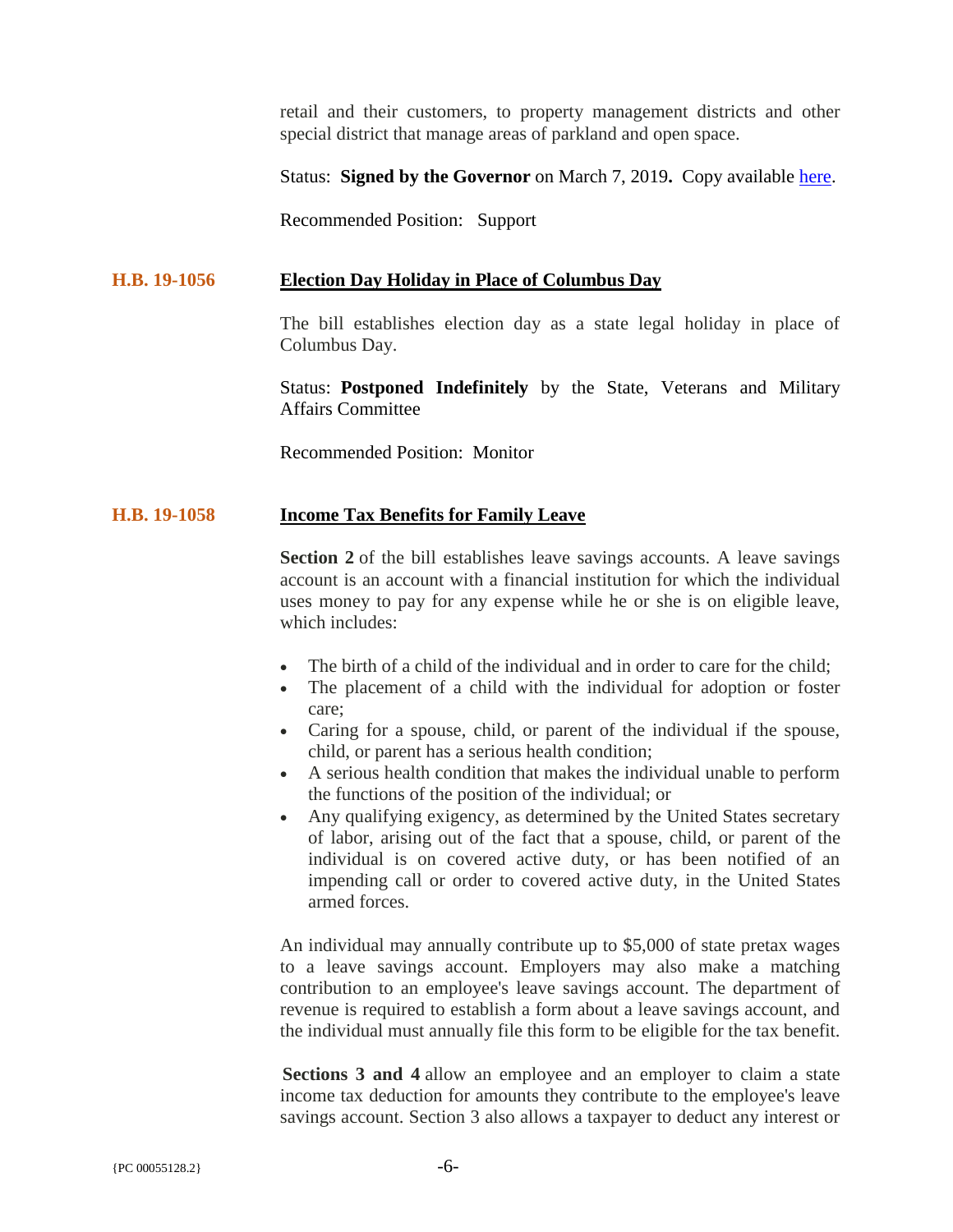other income earned on the investment during the taxable year from their leave savings account.

Regardless of how the money is deposited in the leave savings account, if an individual uses money in the account for an unauthorized purpose, then the money is subject to recapture in the year it is withdrawn and to a penalty equal to 10% of the amount recaptured.

**Section 5** creates an income tax credit for an employer that pays an employee for leave that is between 6 and 12 weeks long for one of the following reasons:

- The birth of a child of the employee and in order to care for the child;
- Placement of a child with the employee for adoption or foster care; Caring for a spouse, child, or parent of the employee if the spouse, child, or parent has a serious health condition;
- A serious health condition that makes the employee unable to perform the functions of the position of the employee; or
- Any qualifying exigency, as determined by the United States secretary of labor, arising out of the fact that a spouse, child, or parent of the employee is on covered active duty, or has been notified of an impending call or order to covered active duty, in the United States armed forces.

For employers with fewer than 50 employees, the credit is equal to 50% of the amount paid, and for employers with 50 or more employees it is equal to 25% of the amount paid. The credit is not refundable, but it may be carried forward up to 5 years.

## Status: **Postponed Indefinitely** by the House Finance Committee

Recommended Position: Support

## **H.B. 19-1071 Colorado Department of Public Health and Environment Water Quality Control**

This bill eliminates the requirement that the state board of health approve a municipality's entrance into a joint operating agreement with an industrial enterprise for work relating to sewerage facilities; and clarifies that the board of directors of a water conservancy district must comply with the rules of the water quality control commission concerning the manner in which watercourses of the district are used for waste disposal.

Status: **Signed by the Governor** on March 7, 2019. Copy available [here.](https://plattecanyonwd-my.sharepoint.com/:b:/g/personal/pjfitzgerald_plattecanyon_org/Eb8n7OpXFxFNgGjhy1HJmOwBAzWKHexJBpjHVjfXXuyuQA?e=agSZNb)

Recommended Position: Support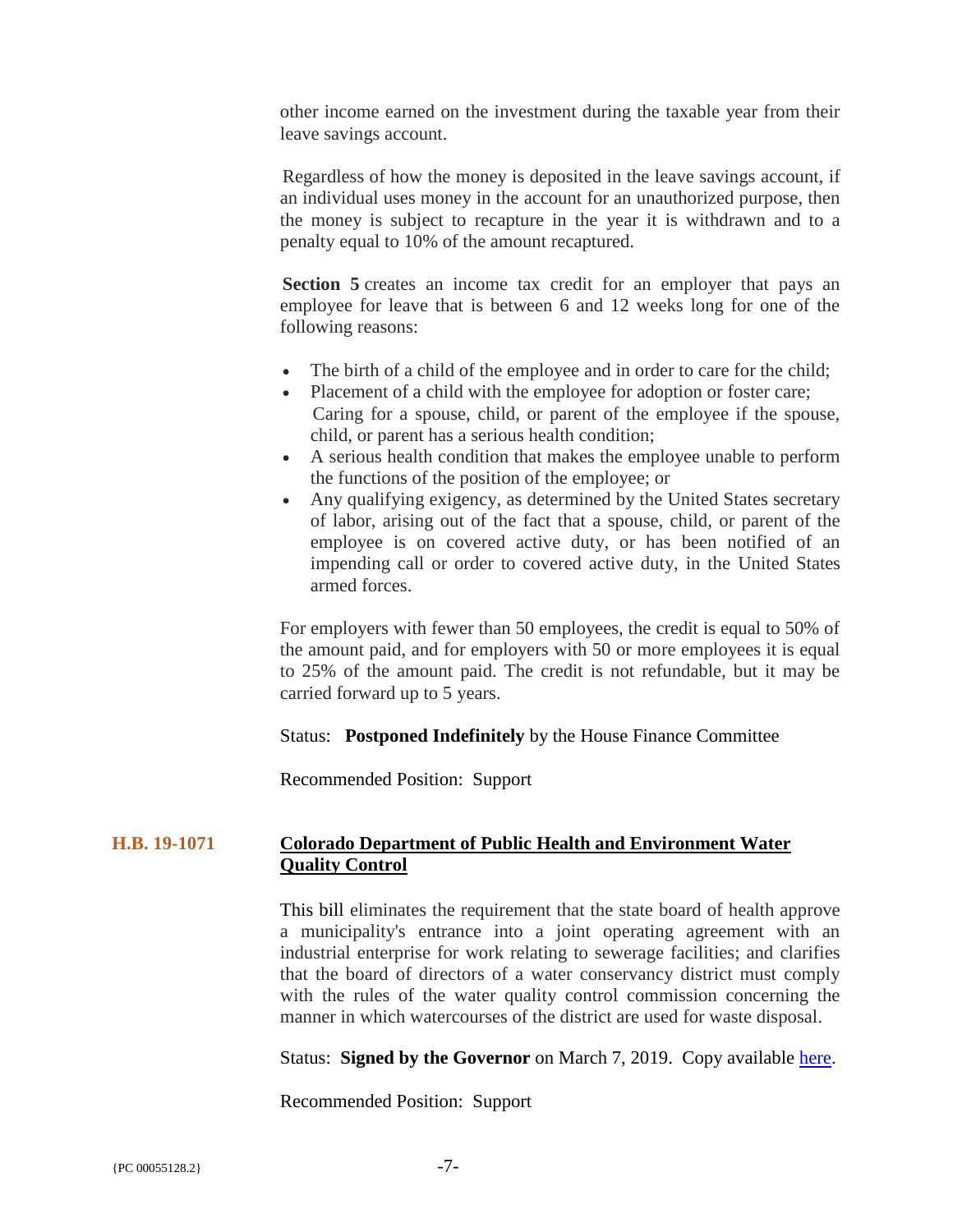#### **H.B. 19-1082 Water Rights Easements**

This bill clarifies that a ditch right-of-way, unless expressly inconsistent with the terms upon which the right-of-way was created, includes the right to construct, operate, clean, maintain, repair, and replace the ditch, to improve the efficiency of the ditch, including by lining or piping the ditch, and to enter onto the burdened property for such purposes, with access to the ditch banks, as the exigencies then existing may require, for all reasonable and necessary purposes related to the ditch.

Status: Sent to the Governor on March 18. Copy available [here.](https://plattecanyonwd-my.sharepoint.com/:b:/g/personal/pjfitzgerald_plattecanyon_org/EXy_KkSCfFRJk1kZx2YD8V4Bq1AAWlB7ndOZZdoY6bZmMA?e=xkWsXH)

Recommended Position: Monitor

#### **H.B. 19-1087 Local Public Meeting Notices Posted on Website**

This bill requires a local government to post notices of public meetings required by the state open meetings law on the local government's website. The notices are accessible to the public at no charge. The notices shall be searchable, if feasible, by type of meeting, date and time of meeting, and agenda contents.

The bill was amended in the House to no longer require that meeting notices be posted on a local governments website, but to allow posting of notices on the government's website in lieu of physical posting of notices as currently required.

Status: Governor signed on April 25. Copy available [here.](https://plattecanyonwd-my.sharepoint.com/:b:/g/personal/pjfitzgerald_plattecanyon_org/EZbnPvG-6UJNvOQ2qGBiwm0BtBEuJyt5kRRJwtJIyzsrGw?e=B3mzI3)

Recommended Position: Support

## **H.B. 19-1096 Right to Rest**

This bill creates the "Colorado Right to Rest Act", which establishes basic rights for people experiencing homelessness, including but not limited to the right to rest in public spaces, to shelter themselves from the elements, to eat or accept food in any public space where food is not prohibited, to occupy a legally parked vehicle, and to have a reasonable expectation of privacy of their property.

The bill prohibits discrimination based on housing status.

The bill creates an exemption of the basic right to rest for people experiencing homelessness for any county, city, municipality, or subdivision that can demonstrate that, for 3 consecutive months, the waiting lists for all local public housing authorities contain fewer than 50 people.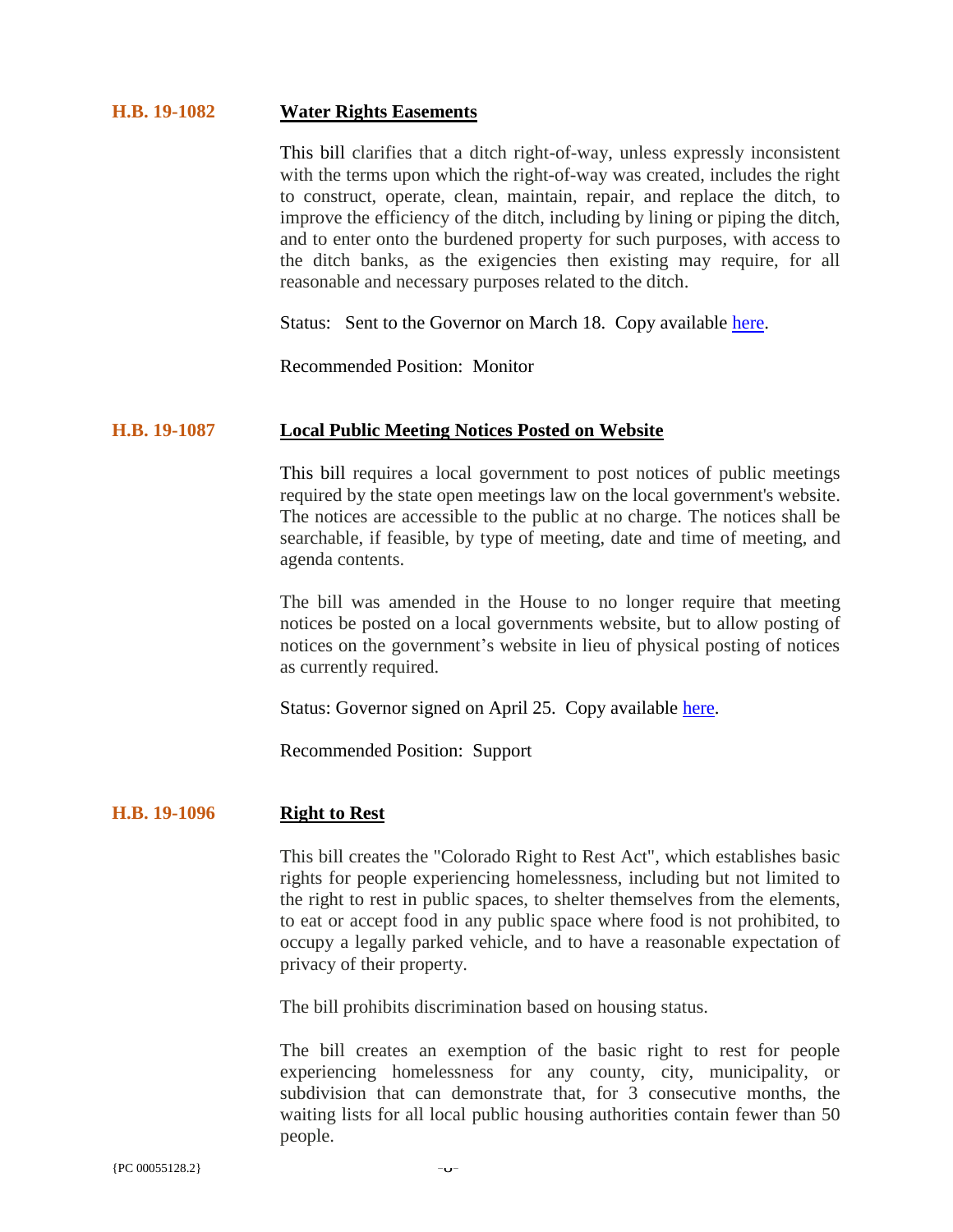The bill allows the general assembly to appropriate money from the marijuana tax cash fund to the department of local affairs for the purpose of enabling governmental entities that do not meet the exemption requirement to reduce the housing waiting lists to fewer than 50 people for at least 6 months per year.

The bill allows any person whose rights have been violated to seek enforcement in a civil action.

Status: **Postponed indefinitely** by the Transportation and Local Government Committee.

Recommended Position: Oppose

#### **H.B. 19-1108 Non-Resident Electors and Special Districts**

**Section 1** of the bill expands the definition of "eligible elector", as used in reference of persons voting in special district elections, to include a natural person who owns, or whose spouse or civil union partner owns, taxable real or personal property situated within the boundaries of the special district or the area to be included in the special district and who has satisfied all other requirements in the bill for registering to vote in an election of a special district but who is not a resident of the state.

**Section 2** prohibits a person from voting in a special district election unless that person is an eligible elector as defined by the bill. The section also requires any natural person desiring to vote at any election as an eligible elector to sign a self-affirmation that the person is an elector of the special district. The bill specifies the form the affirmation must take.

**Section 3** specifies procedures by which the eligible elector who is an eligible elector in another state becomes registered to be able to vote in the special district election. This section also contains an affirmation to be executed by the voter upon completing his or her application for registration. The oath or affirmation must be notarized by the elector.

Section 3 also permits any special district organized under the laws of the state, upon passage of a resolution by the board of the district (board), to allow an elector whose eligibility has been established through the procedures specified in the bill to vote for candidates for the board of directors of the special district. The bill makes clear that no person who is designated as an eligible elector is permitted to cast a ballot at any special district election without first having been registered within the time and in the manner required by the bill. The bill only applies to a special district whose board, by resolution, permits an eligible elector who is not a resident of the state to vote in elections of the special district.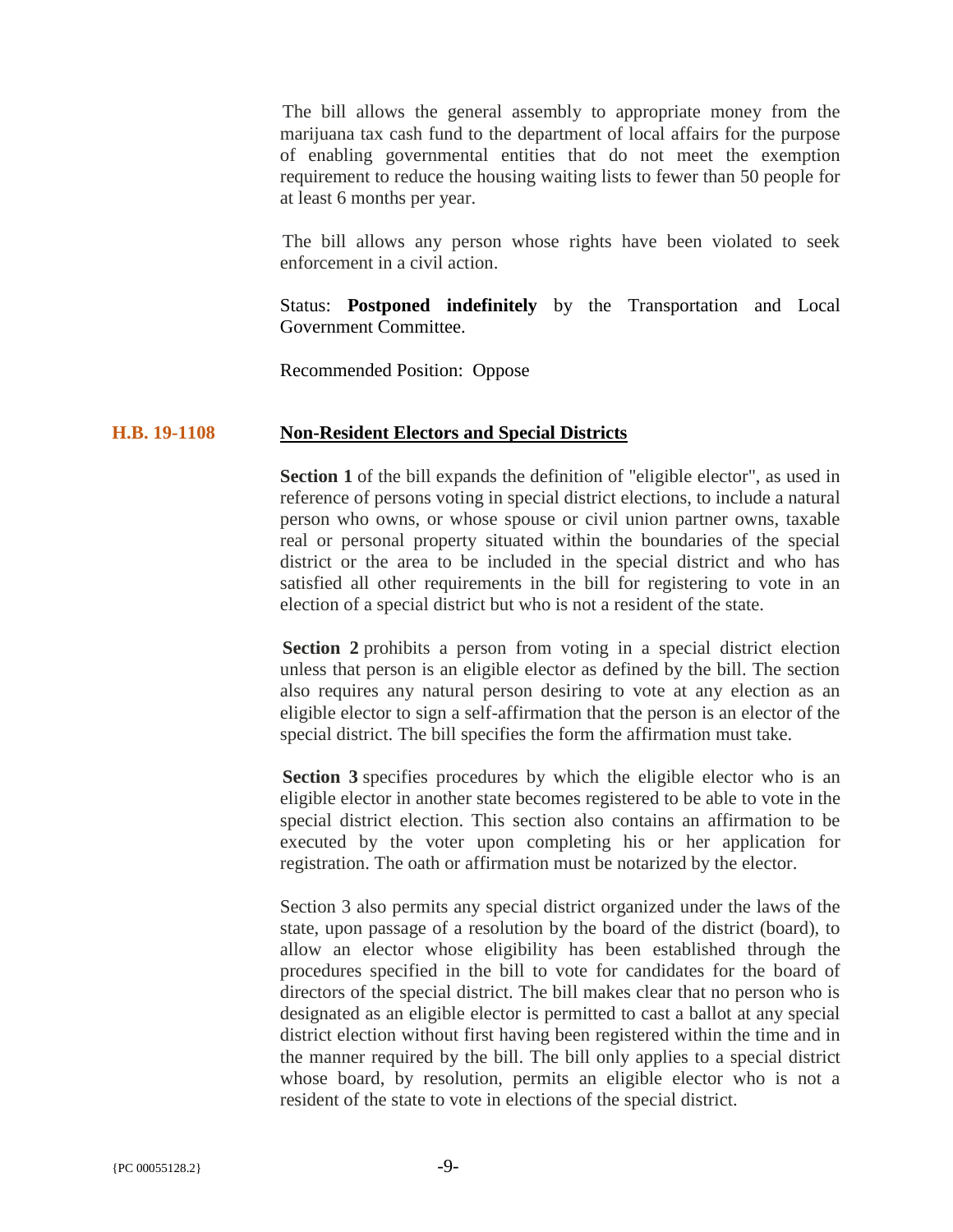A person who is designated as an eligible elector in accordance with the bill is only permitted to vote in an election of the special district with which the person has registered and for a candidate for the board of directors of the special district who is listed on the ballot of the special district with which the elector is registered. A person who is designated as an eligible elector in accordance with the bill is only permitted to vote for candidates for the board and is not authorized to vote for any other candidates or ballot issues or ballot questions that may appear on the regular ballot of the special district.

The bill describes procedures by which an eligible elector who is a resident of another state registers to vote with the special district.

The form used to register an eligible elector under the bill must contain a question asking the elector to confirm that he or she desires to receive a ballot from the special district. Unless the elector has executed the form to indicate that he or she desires to receive a ballot from the special district, the designated election official is not required to send a ballot to the elector. The special district is solely responsible for maintaining the list of nonresident owners of property within the special district who are eligible to vote in an election of the special district.

**Section 4** authorizes each special district board to select, in an exercise of its own discretion and by majority vote of the board's voting members, one or more additional board members, each of whom shall serve as a nonvoting member of the board. A member of the board appointed for this purpose must be a person who is a nonresident of the state but is otherwise eligible to cast a ballot in elections of the special district in accordance with the bill. A board with 3 members may appoint no more than one nonvoting member of the board. A board with 5 members may appoint no more than 2 nonvoting members of the board. The term of such board members is 4 years subject to renewal of one or more additional 4-year term

Status: **Postponed indefinitely** by the State, Veterans and Military Affairs **Committee** 

Position: Oppose. The Special District Association strongly opposes this bill.

#### **H.B. 19-1113 Protect Water Quality From Adverse Mining Impacts**

Current law does not address reliance on perpetual water treatment as the means to minimize impacts to water quality in a reclamation plan for a mining operation.. Section 1 of the bill requires most reclamation plans to demonstrate by substantial evidence an end date for any substantial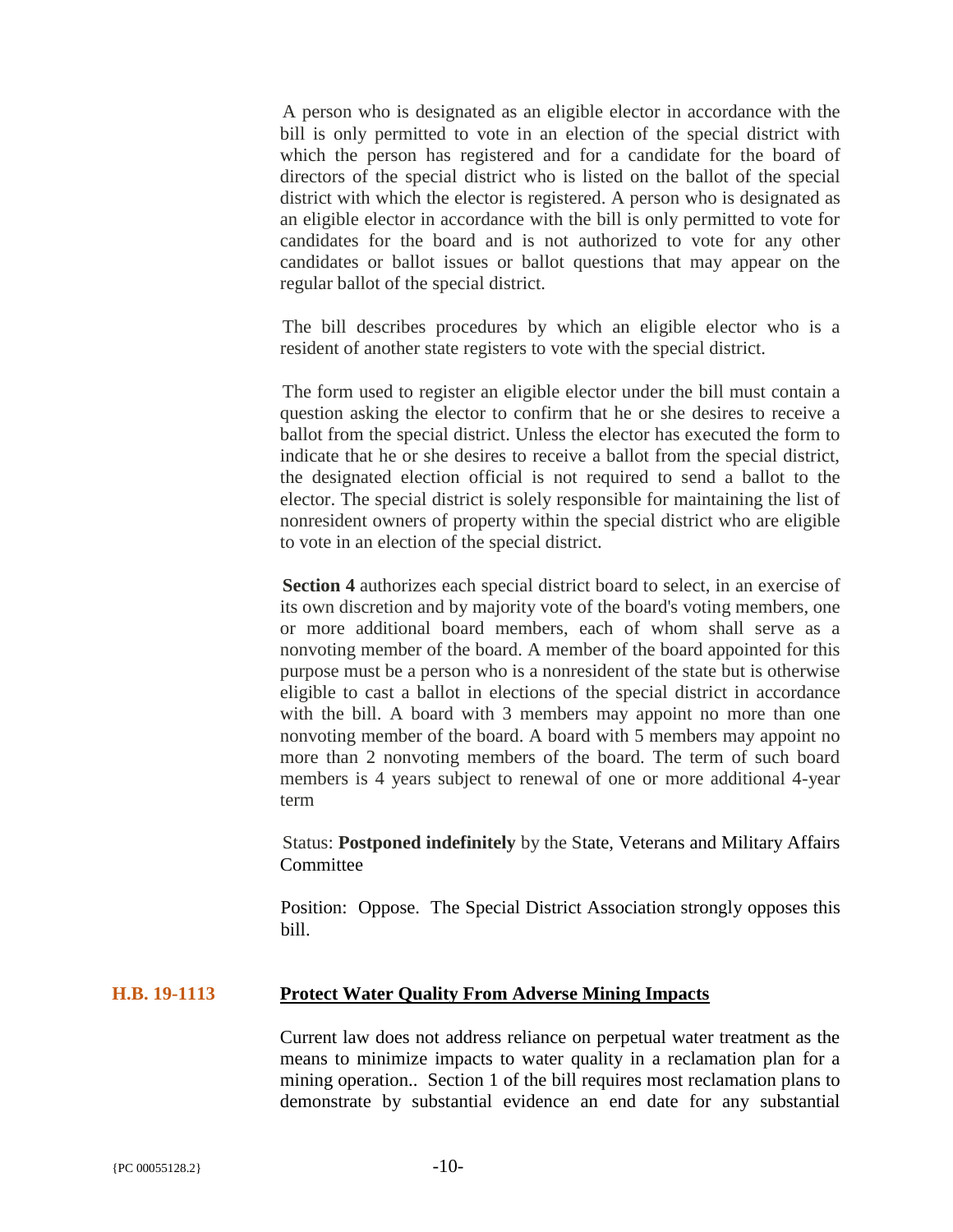evidence, an end date for any quality treatment necessary to ensure compliance with applicable water quality standards.

Status: Governor signed on April 4. Copy available [here.](https://plattecanyonwd-my.sharepoint.com/:b:/g/personal/pjfitzgerald_plattecanyon_org/EQLws5HDqIRFt9JQbP3B87sB0ql3ujRhnKKgIIB-AjLwDw?e=6bzJWo)

## **H.B. 19-1179 Public Fund Investments**

The bill modifies statutes governing the legal investments of public funds as follows:

Allows public entities to invest in the federal agricultural mortgage corporation;

Modifies and standardizes the credit rating requirements for securities invested in by public entities;

Requires rating requirements to first apply to the security being purchased by a public entity and, if there is no such rating, to then apply to the issuer;

Clarifies that negotiable certificates of deposit are a legal investment and not deposits subject to the limitation of the "Public Deposit Protection Act";

Includes the secured overnight financing rate as an allowable index; and Allows public entities to invest in local government investment pools.

Status: **Signed by the Governor** on May 23. Copy available [here.](https://plattecanyonwd-my.sharepoint.com/:b:/g/personal/pjfitzgerald_plattecanyon_org/EZ8JLvQXep9Kj8UB9Z_tgjQBE4AH4fD2u-8SVdS4Y9Ut1g?e=bTYr5z)

Recommended Position: Monitor

## **H.B. 19-1183 Automated External Defibrillators In Public Places**

The bill defines a public place and encourages any person that owns, operates, or manages a public place to place functional automated external defibrillators (AEDs) in sufficient quantities to ensure reasonable availability for use during perceived sudden cardiac arrest emergencies. The bill requires any public place to accept any gift, grant, or donation of an AED that meets federal standards.

The department shall award a \$75,000 contract to a nonprofit organization for the purpose of acquiring and distributing AEDs to public places. The bill extends good samaritan protections to a variety of persons and entities. The bill repeals an obsolete provision that encouraged school districts to acquire an AED and moves that provision to article 51 of title 25. The bill also repeals an obsolete provision that provided limited immunity to persons rendering emergency assistance through the use of an AED.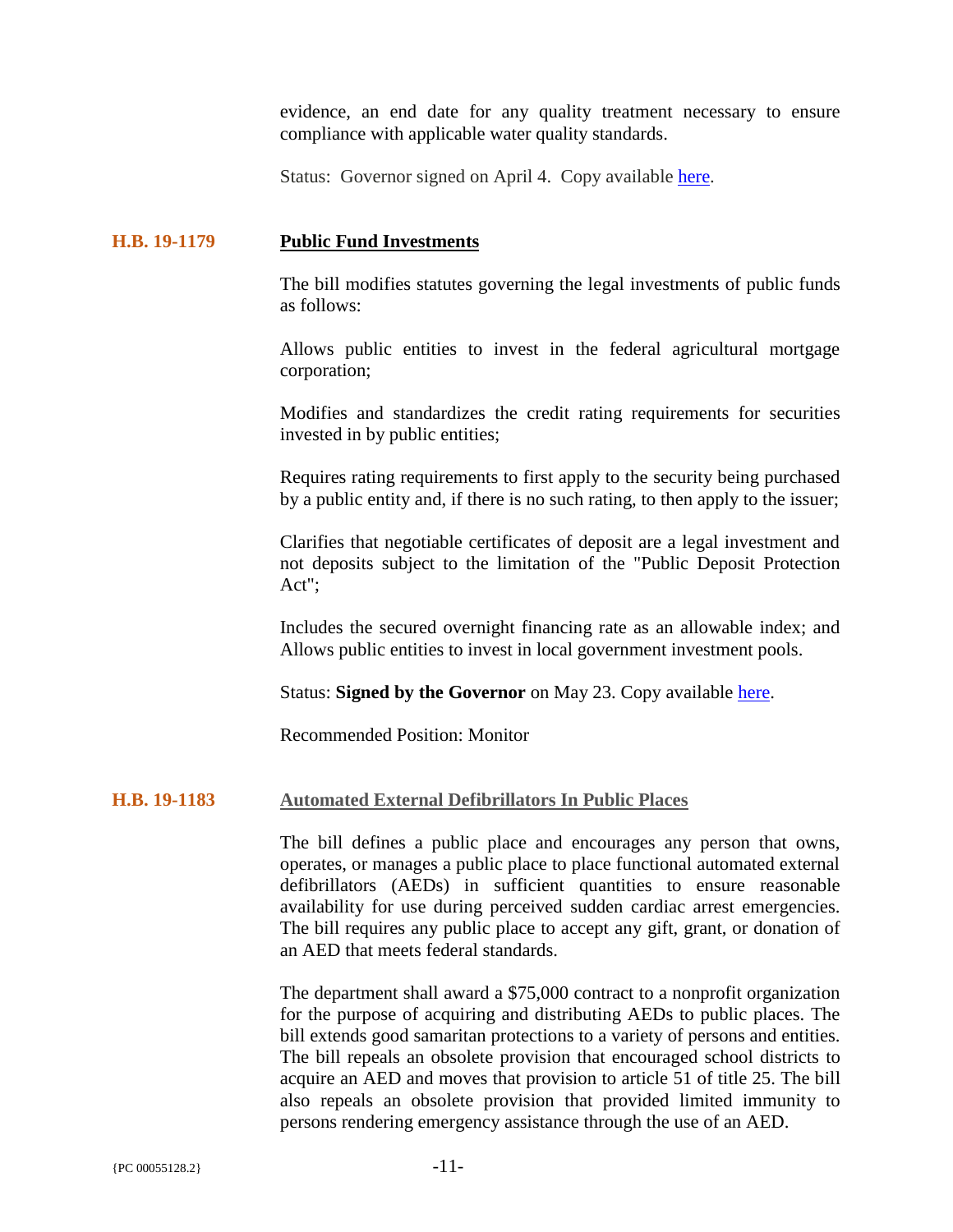Status: Signed by the Governor on May 22. Copy available [here.](https://plattecanyonwd-my.sharepoint.com/:b:/g/personal/pjfitzgerald_plattecanyon_org/EZq7qQ4FwKlLs49q0BMUcEgBf81Xu-Swa45UezRBsL9nOA?e=YTkgmu)

Recommended Position: Monitor

## **H.B. 19-1200 Treatment of Domestic Wastewater for Indoor Nonpotable Uses Within a Public Building**

In 2018, the general assembly authorized the use of reclaimed domestic wastewater for irrigation of food crops and industrial hemp and for toilet flushing if, at the point of compliance in the water treatment process, the reclaimed domestic wastewater met certain water quality standards.

The bill authorizes the water quality control commission (commission) to adopt rules requiring a point of compliance for disinfection residual related to the treatment process for reclaimed domestic wastewater used for toilet flushing within a building where the general public can access the plumbing fixtures used to deliver the reclaimed domestic wastewater. If the commission adopts the rules, the rules must establish a point of compliance for disinfection residual at a single location where reclaimed domestic wastewater is delivered to the occupied premises and before the water is distributed for use in the occupied premises.

Status: **Signed by the Governor** on April 4. Copy available [here.](https://plattecanyonwd-my.sharepoint.com/:b:/g/personal/pjfitzgerald_plattecanyon_org/EZMwBWSD-4xFiZNzpMs_6pEBakuLZJ3_3CJjSecekxaklg?e=LL2usy)

Recommended Position: Monitor

#### **H.B. 19-1218 Loaned Water for Instream Flows to Improve the Environment**

Under current law, the Colorado water conservation board (board), subject to procedural requirements established to prevent injury to water rights or decreed conditional water rights, may use loaned water for instream flows if the loaned water is used for preserving the natural environment of a stream reach that is subject to a decreed instream flow water right held by the board. The bill expands the number of years within a 10-year period that a loan may be exercised from 3 years to 5 years and allows a loan to be renewed for up to 2 additional 10-year periods.

The bill also expands the board's ability to use loaned water for instream flows to allow loans to:

Improve the natural environment to a reasonable degree pursuant to a decreed instream flow water right held by the board; or

Preserve or improve the natural environment to a reasonable degree for a stream reach for which the board does not hold a decreed instream flow water right.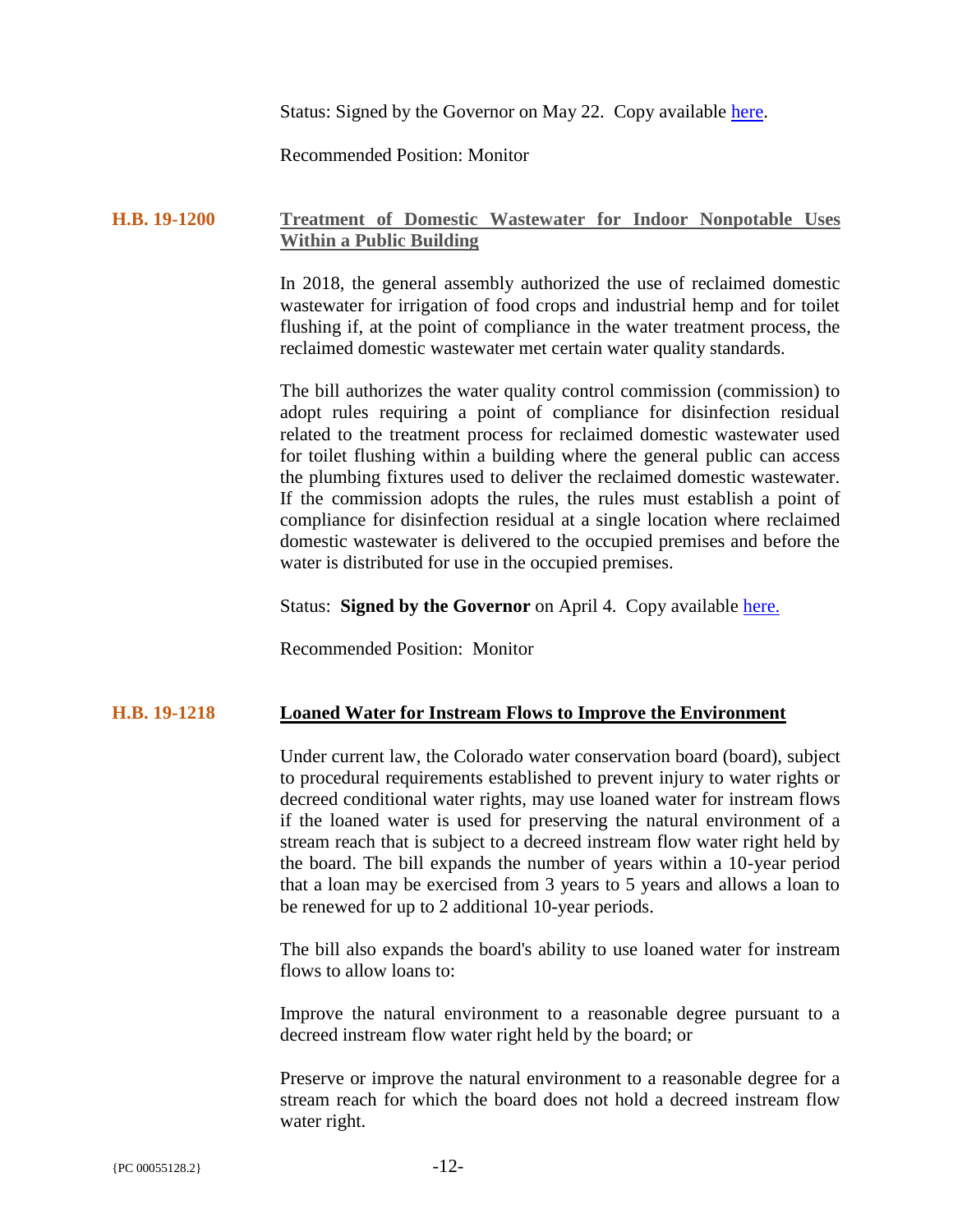In considering whether to accept one of the new types of loans authorized by the bill, the board must evaluate the proposed loan based on a biological analysis performed by the division of parks and wildlife. The board is required to promulgate rules regarding the necessary steps for reviewing and accepting such a loan.

Status: **Postponed Indefinitely** on April 17 by the Senate Agriculture and Natural Resources Committee.

Recommended Position: Oppose unless amended

## **H.B. 19-1231 New Appliance Energy and Water Efficiency Standards**

The bill updates and adopts standards for water efficiency and energy efficiency that apply to a list of consumer and commercial appliances and other products. The standards are based on state standards, federal Energy Star and WaterSense specifications, and industry standards in most cases or, where a standard is not incorporated by reference, the standard is specified by statute.

The standards apply to new products sold or installed in Colorado and are phased in over a period of 3 years, with general service lamps covered beginning in 2020, air compressors and portable air conditioners covered beginning in 2022, and all other listed products covered beginning in 2021. The bill also keeps in place the water efficiency standards on certain products that were added to the Colorado statutes in 2014. The sale of a noncomplying product after the effective date of the applicable standard is defined as a deceptive trade practice under the "Colorado Consumer Protection Act".

The executive director of the department of public health and environment is directed to collect and publish the standards that are incorporated by reference. The executive director is also authorized, but not required, to adopt rules incorporating more recent versions of standards or test methods in order to maintain or improve consistency with other state or federal agency standards, subject to a one-year grace period between adoption and enforcement of any new or amended standards.

Status: **Signed by the Governor** on May 30. Copy available [here.](https://plattecanyonwd-my.sharepoint.com/:b:/g/personal/pjfitzgerald_plattecanyon_org/EbXw7Y1fepNOrUNjXGE3Q2IBeDkO9jVaePg4ny-05m8pwA?e=fJxIBi)

Recommended Position: Monitor

#### **H.B. 19-1257 Voter Approval to Retain Revenue for Education and Transportation**

Beginning with the 2018-19 fiscal year, the bill authorizes the state to annually retain and spend all state revenues in excess of the constitutional limitation on state fiscal year spending that the state would otherwise be required to refund. The bill is a referendum that will be submitted to the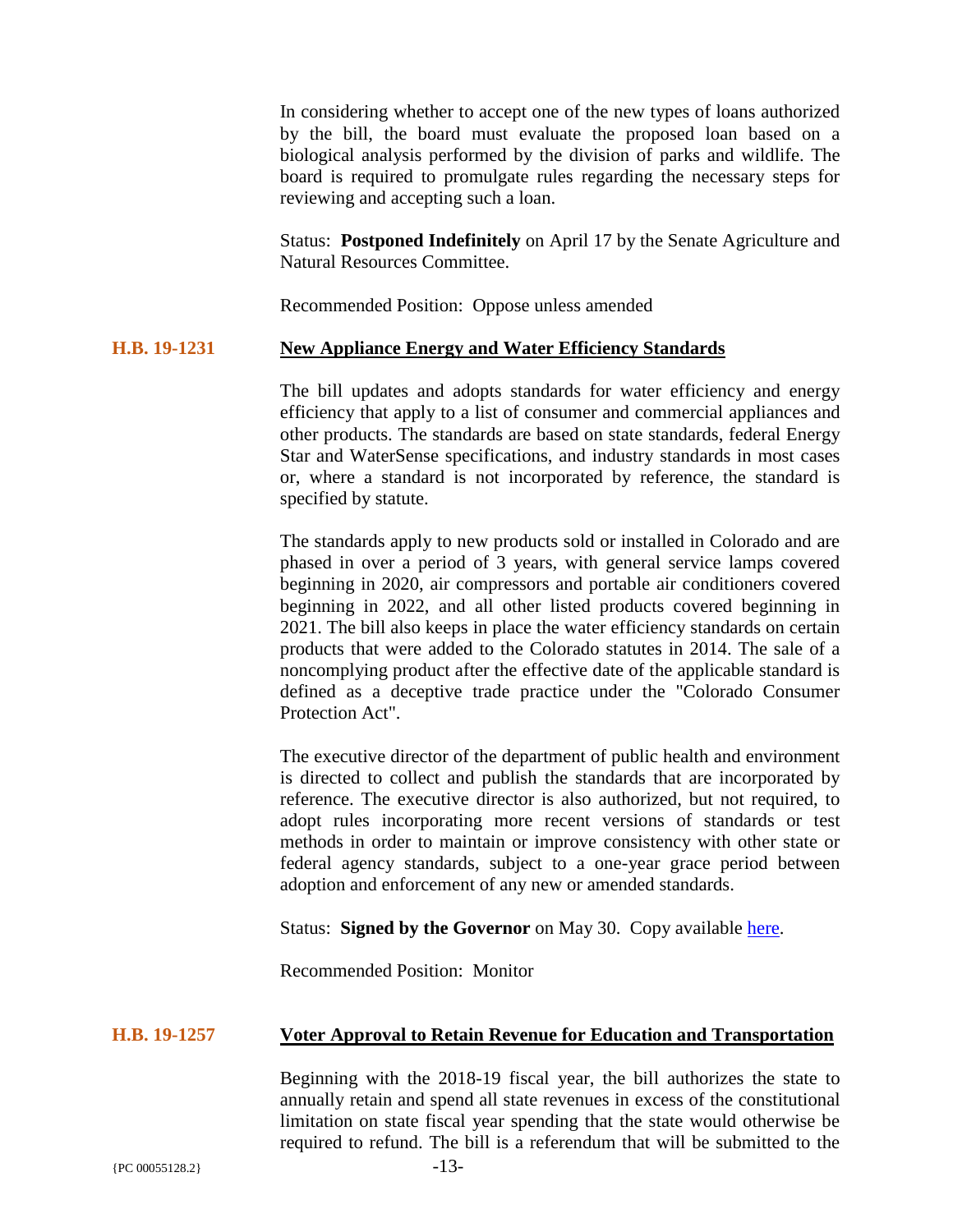voters at the statewide election held on November 5, 2019, and approval of the ballot title at the election constitutes a voter-approved revenue change to the constitutional limitation on state fiscal year spending.

If approved, an amount of money equal to the state revenues retained under this measure is designated as part of the general fund exempt account. The general assembly is required to appropriate, or the state treasurer is required to transfer this money to provide funding for: Public schools; higher education; and roads, bridges, and transit.

Legislative council staff will be required to specify this retained amount and its associated uses in an annual report that it currently prepares related to revenue retained and spent under referendum C. In addition, the state auditor is required to contract with a private entity to annually conduct a financial audit regarding the use of the money that the state retains and spends under this measure.

Status: **Awaiting signature by the Governor**. Copy available [here.](https://plattecanyonwd-my.sharepoint.com/:b:/g/personal/pjfitzgerald_plattecanyon_org/EUN5ptJNZGxLoi2864UfX2kBP_xJ5_xrsMPlHgvYGZeUIw?e=mLjU2o)

Recommended Position: Monitor

# **H.B. 19-1258 Allocate Voter Approved Revenue to Education and Transportation**

The bill is contingent on voters approving a related referred measure to annually retain and spend state revenues in excess of the constitutional spending limit. If the measure passes, in years when the state retains and spends revenue under the authority of the measure there will be additional revenue in the general fund exempt account (account).

Section 1 of the bill requires 1/3 of this money in the account to be allocated to each of the purposes approved by voters, which are: Public schools; higher education; and roads, bridges, and transit. The general assembly is required to appropriate the money for public schools and higher education for the state fiscal year after the state retains the revenue under the authority of the voter-approved revenue change, with an exception for the state fiscal year 2018-19. The money appropriated for public schools must be distributed on a per pupil basis and used by public schools only for nonrecurring expenses for the purpose of improving classrooms, and it may not be used as part of a district reserve.

The state treasurer is required to transfer the remaining 1/3 of the money to the highway users tax fund (HUTF) after the state treasurer receives a report certifying the state's TABOR revenues (report). Section 3 clarifies that the report must include the money that the state keeps and spends as a result of the 2019 measure, and that this amount must be reported separately from the referendum C money in the account.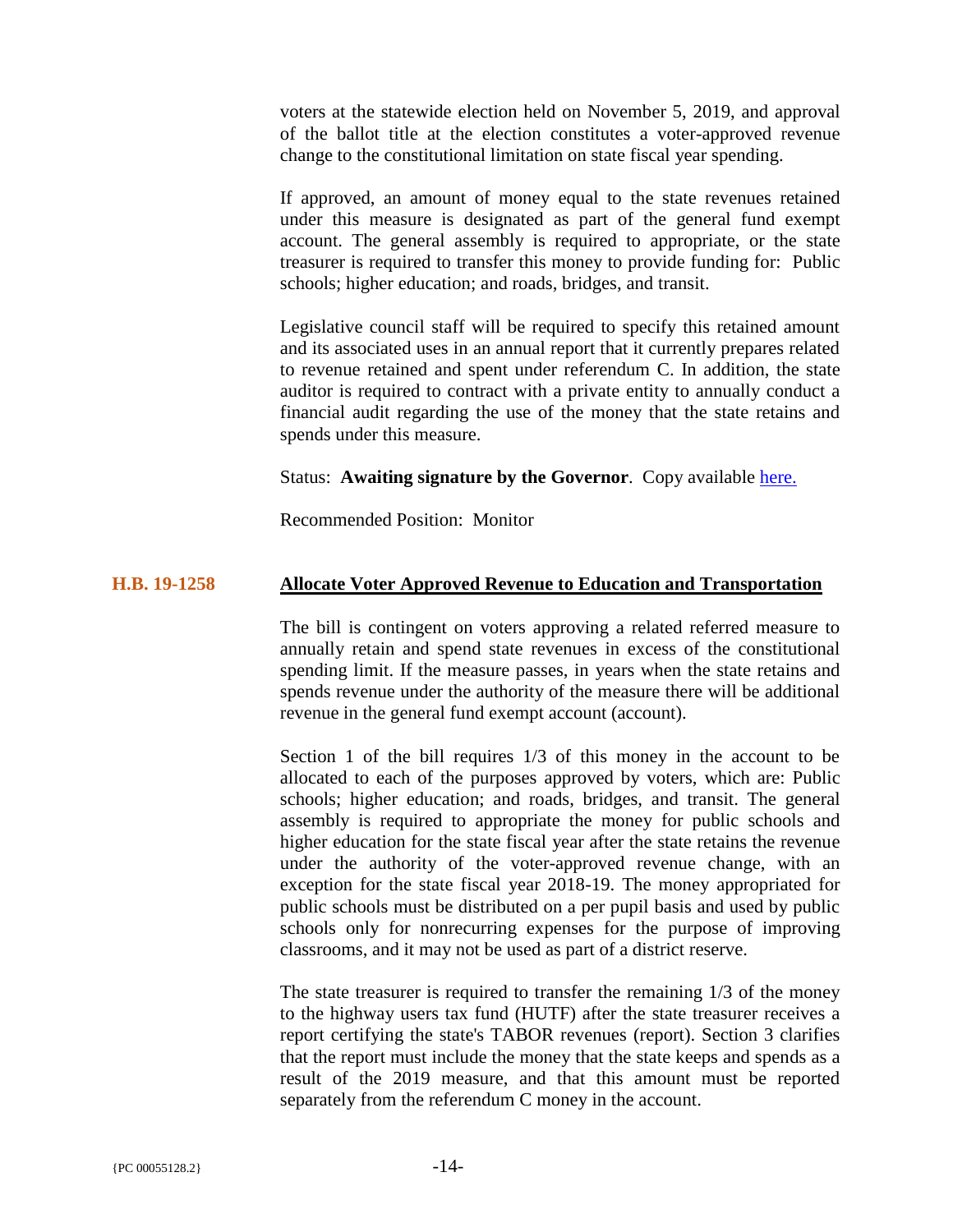Under section 4 the money the state treasurer transfers to the HUTF is allocated 60% to the state highway fund, 22% to counties, and 18% to cities and incorporated towns. Under section 5 no more than 90% of the money allocated to the state highway fund may be expended for highway purposes or highway-related capital improvements and at least 10% must be expended for transit purposes or for transit-related capital improvements

Section 2 includes a conforming amendment to ensure that the allocation for the referendum C money does not apply to any new revenue in the account as a result of the 2019 voter approval.

Status: **Signed by the Governor** on June 3. Copy available [here.](https://plattecanyonwd-my.sharepoint.com/:b:/g/personal/pjfitzgerald_plattecanyon_org/ERsHlMd_OxFDm3AUUrqUE38BiNXDpqdT4tR8fBl8759ozA?e=DzsKIs)

Recommended Position: Monitor

# **H.B. 19-1327 Authorize and Tax Sports Betting**

The bill decriminalizes sports betting in Colorado, effective May 1, 2020, under the following conditions:

- The collection of a tax on the net proceeds of sports betting must be approved by the registered electors of Colorado at the November 2019 general election;
- Sports betting will be regulated by the department of revenue, subject to supervision by the existing limited gaming control commission;
- A limited number of licenses will be issued. Persons or entities currently licensed to conduct limited gaming (i.e., the owners of casinos in Central City, Black Hawk, and Cripple Creek) are the only persons or entities eligible to hold a "master license" to conduct sports betting upon paying a license fee and submitting to background checks. A master license entitles the licensee to contract with a licensed "sports betting operator" or a licensed "internet sports betting operator", or both, for the operation of sports betting.
- The conduct of sports betting in Central City, Black Hawk, and Cripple Creek is further conditioned on approval by the voters of each city in a local election to be held concurrently with the statewide election in November 2019; and
- The state will collect a tax of 10% on the net proceeds of sports betting activity to fund implementation of the state water plan and other public purposes. Of the total amount of tax collected, after first repaying the general fund